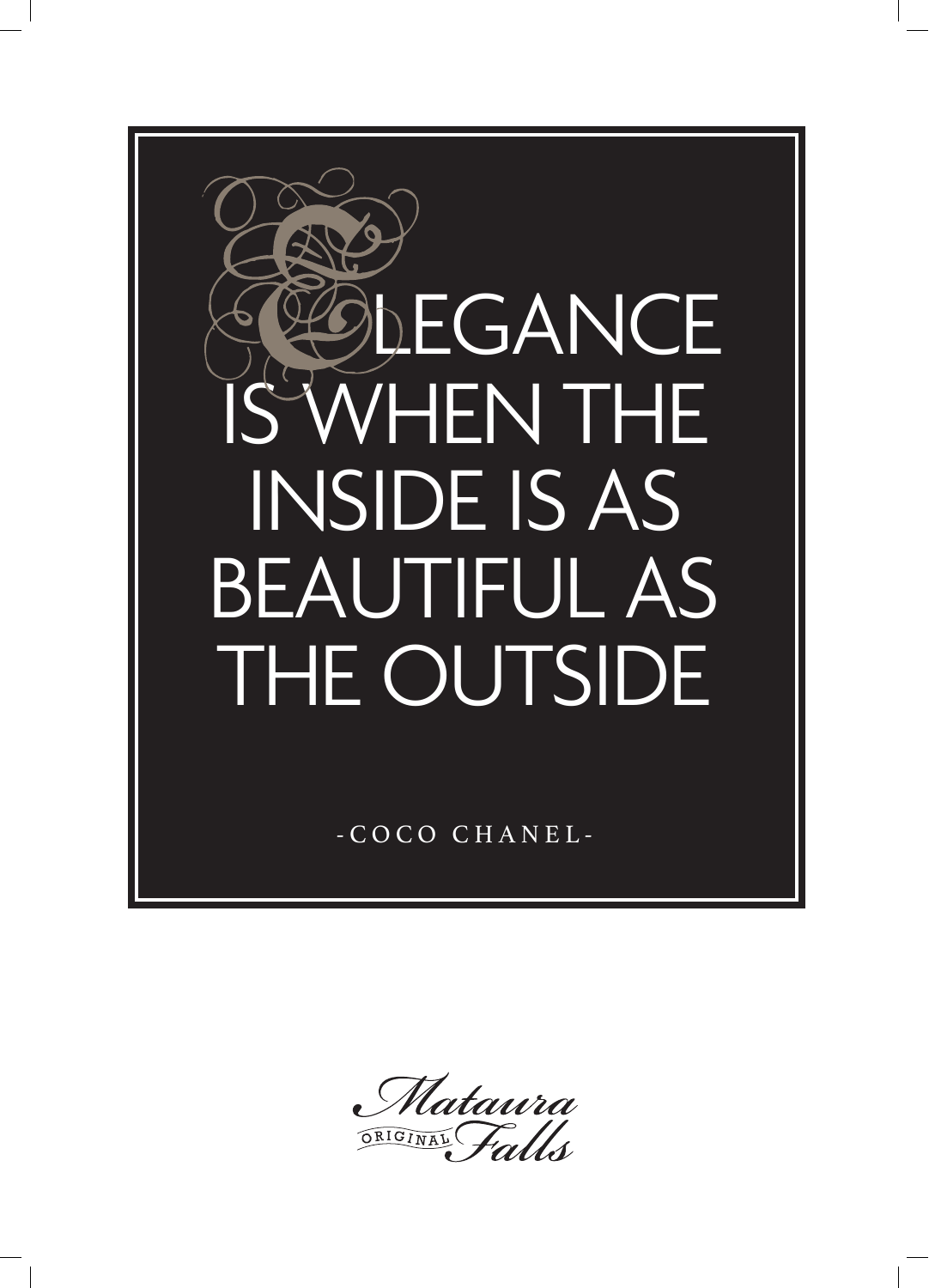Mataura ORIGINAL

A premium quality letterhead bond available in a Wove and Linen finish, with or without the prestigious Mataura Falls watermark registered in the sheet. Suitable for both conventional Offset & DTP (Dry Toner Process) printing methods. Produced using ECF (Elemental Chlorine Free) FSC® Certified pulp from Responsible Sources, Mataura Falls is manufactured with 100% renewable Green-e energy under a Mill Specific Environmental Management System, and is Acid Free with Archival properties for permanence and stability.

# **Vital Stats**

- **FSC®** Certified Mix pulp from Responsible Sources
- Watermarked and non-Watermarked options
- Available in a Wove and Laid finish
- Manufactured using 100% renewable, **Green-e** electricity
- **ECF** Elemental Chlorine Free
- **DTP**
- Mill Specific **EMS**
- Acid Free
- Archival properties

# **Suitable Embellishments**

Die Cutting, Foiling, High Build UV, Embossing, Debossing.

### **Suggested Uses**

Corporate Identities, Annual Reports, Brochures, Letterhead, Business Cards

# **Environmental profile**

Produced using **ECF** (Elemental Chlorine Free), **FSC** Certified pulp, and manufactured with 100% renewable **Green-e** certified electricity, under a **mill specific** Environmental Management System.

# **Mataura Falls Marked**

| <b>Weight</b> (gsm)           | <b>Colour</b>          | <b>Finish</b> | <b>Size</b>                         |
|-------------------------------|------------------------|---------------|-------------------------------------|
| 90                            | <b>Brilliant White</b> | Wove          | $210 \times 297$ , 450 $\times$ 640 |
| 90                            | <b>Brilliant White</b> | l aid         | $210 \times 297$ , 450 $\times$ 640 |
| 104                           | <b>Brilliant White</b> | Wove          | $210 \times 297$ , 450 $\times$ 640 |
| <b>Mataura Falls Unmarked</b> |                        |               |                                     |
| <b>Weight</b> (gsm)           | Colour                 | Finish        | Size                                |

| <b>THE HULL</b> |                        | .    | $\cdots$                            |
|-----------------|------------------------|------|-------------------------------------|
| 90              | <b>Brilliant White</b> | Wove | $210 \times 297$ , 450 $\times$ 640 |
| 90              | <b>Brilliant White</b> | Laid | $210 \times 297$ , 450 $\times$ 640 |
| 90              | Natural                | Wove | $450 \times 640$                    |
| 104             | <b>Brilliant White</b> | Wove | $450 \times 640$                    |

# **Mataura Falls Board**

| Weight (gsm) Colour |                        | <b>Finish</b> | Size       |
|---------------------|------------------------|---------------|------------|
| 297                 | <b>Brilliant White</b> | <b>Wove</b>   | 660 x 1016 |
| 297                 | Natural                | <b>Wove</b>   | 660 x 1016 |

# **Mataura Falls Envelopes (Tropical Seal)**

| <b>Size</b> | Colour                 | <b>Finish</b> | <b>Box Qty</b> |
|-------------|------------------------|---------------|----------------|
| DI F        | <b>Brilliant White</b> | l aid         | 250            |
| DIF         | <b>Brilliant White</b> | Wove          | 250            |
| DI F        | Natural                | Wove          | 250            |

# **Credentials**











**AUCKLAND**

**TAURANGA**

**BJBall**Papers

**WELLINGTON**

Ph +64 9 579 0059 Ph +64 7 281 2536 Ph +64 4 472 9079 Ph +64 3 366 0299 **CHRISTCHURCH**

**DUNEDIN** Ph +64 3 474 0457 **www.bjball.co.nz**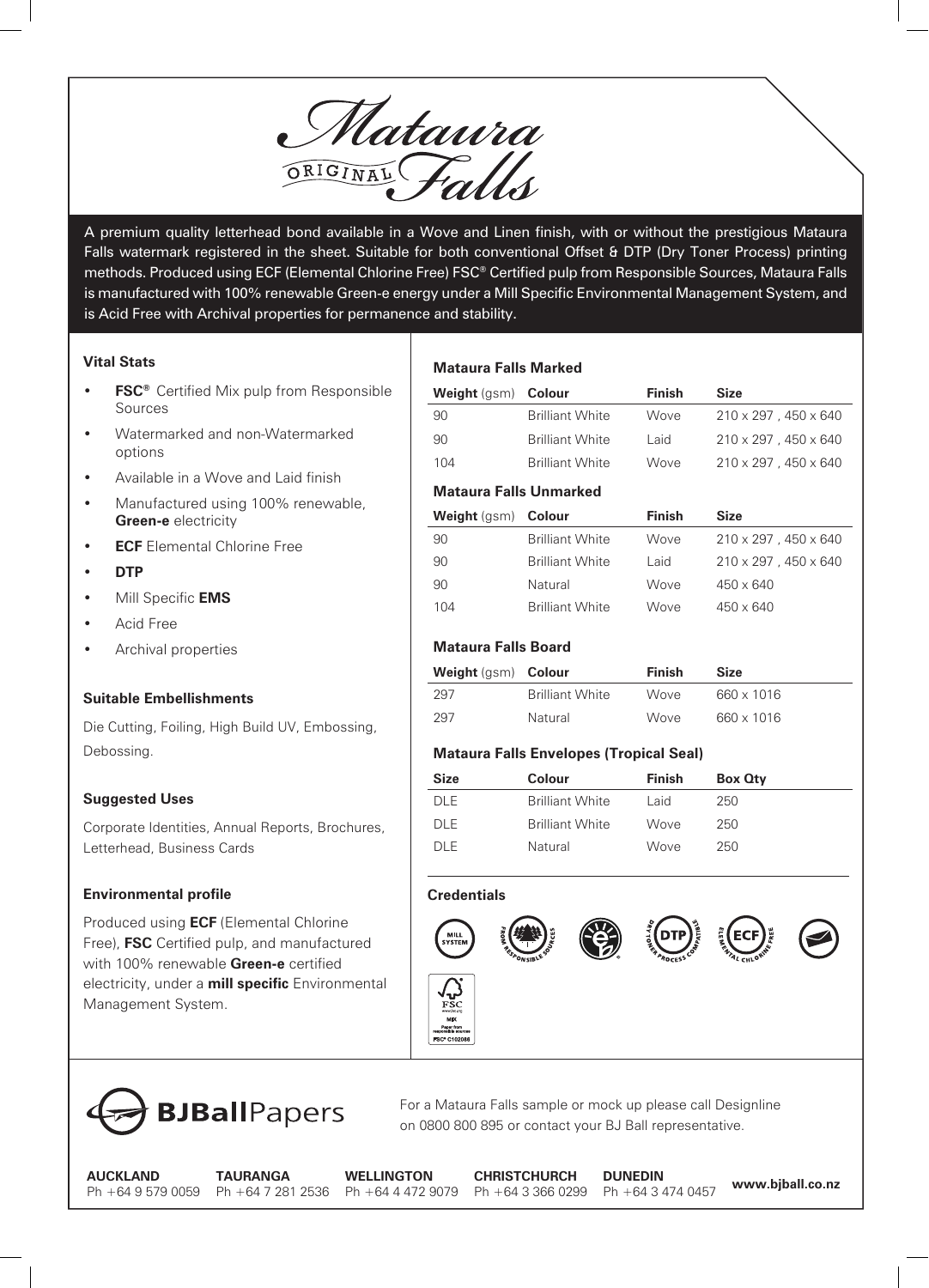

# magno

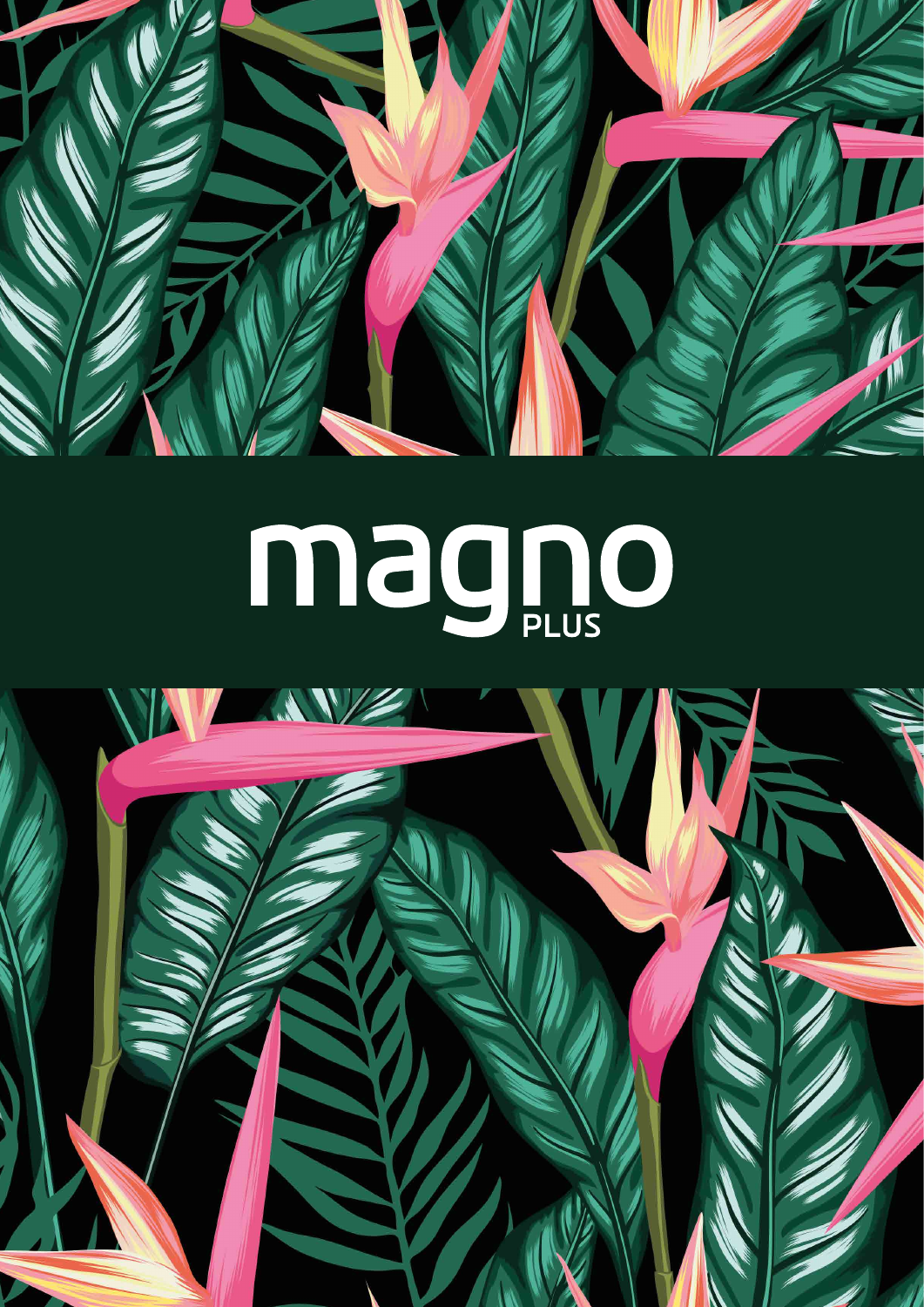# magno

Magno Plus is an extremely white high quality European range of coated papers and boards, with excellent bulk and outstanding smoothness and opacity. Available in both Satin and Gloss finishes, providing you with a sophisticated soft-calendered high white sheet with excellent opacity, and a smooth even surface that delivers exceptionally vibrant images. Produced using ECF (Elemental Chlorine Free), FSC certified pulp, and manufactured under the strict ISO14001 & EMAS Environmental Management Systems.

**Gloss and Satin**

# **Vital Stats**

- Comprehensive range of weights
- Suitable for food contact
- **ISO14001** and **EMAS certified**
- **FSC Mix Source**
- **pH Neutral**
- Archival meets requirements of **DIN6738**
- Meets Toy Safety standards **EN 71-3**

# **Suitable Embellishments**

Diecutting, Spot UV, Foiling, Embossing

# **Suggested Uses**

Annual reports, books, brochures, calendars, catalogues, direct mail, magazines

# **Environmental Profile**

Magno Plus is produced using ECF (Elemental Chlorine Free), FSC certified pulp, and is manufactured under the strict ISO14001 and EMAS Environmental Management Systems.

| ווווסט שוום ככטוט       |        |                                             |
|-------------------------|--------|---------------------------------------------|
| Weight<br>(gsm, µm)     | Colour | Size                                        |
| 90/70                   | White  | 450 x 640, 640 x 900, 720 x 1020            |
| 100/78                  | White  | 450 x 640, 640 x 900, 720 x 1020            |
| 115/91                  | White  | 450 x 640, 640 x 900, 720 x 1020            |
| 130 / 104               | White  | 450 x 640, 640 x 900, 720 x 1020, 750 x 530 |
| 150 / 121               | White  | 450 x 640, 640 x 900, 720 x 1020, 750 x 530 |
| 170 / 139               | White  | 450 x 640, 640 x 900, 720 x 1020            |
| 200 / 190               | White  | 450 x 640, 640 x 900, 720 x 1020            |
| 250 / 238               | White  | 450 x 640, 530 x 750, 640 x 900, 720 x 1020 |
| 300 / 300               | White  | 450 x 640, 640 x 900, 720 x 1020            |
| 350 / 368               | White  | 450 x 640, 530 x 750, 640 x 900, 720 x 1020 |
| 400/420<br>(Satin Only) | White  | 450 x 640, 640 x 900, 720 x 1020            |

HP certification applies to 130, 150, 250 & 350gsm

#### **Credentials**





**AUCKLAND** Ph +64 9 579 0059

**WELLINGTON** Ph +64 4 472 9079 **CHRISTCHURCH** Ph +64 3 366 0299

**DUNEDIN** Ph +64 3 474 0457 **www.bjball.co.nz**

For a Magno Plus sample or mock up please call Designline on 0800 800 895 or contact your BJ Ball representative.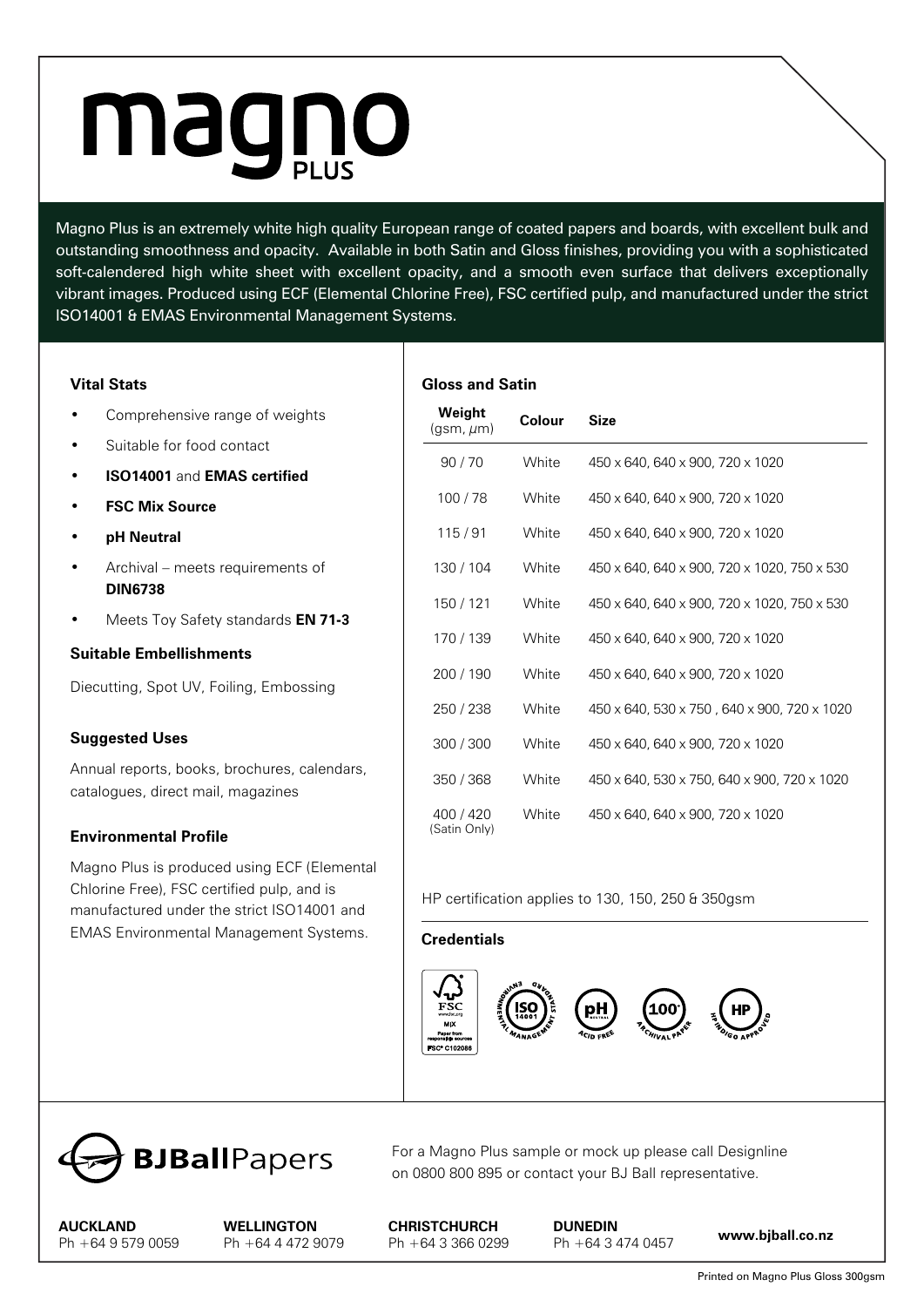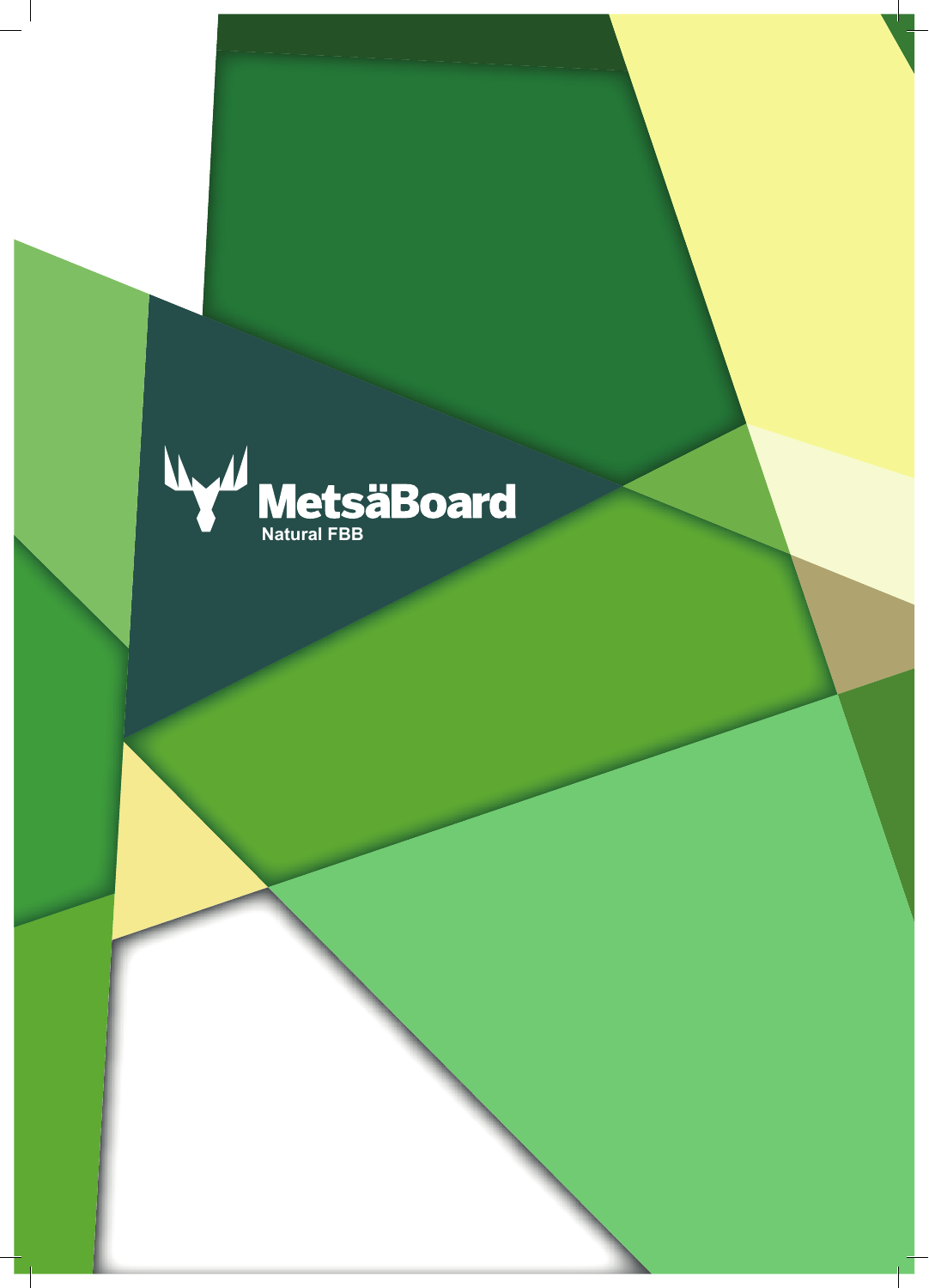# Metsä**Board** Natural FBB

MetsäBoard Natural FBB is a white, uncoated folding boxboard, perfect for packaging that requires a more natural look and feel. Ideally suited to packaging applications that require an OBA-free board, MetsäBoard Natural FBB is hard-sized to prevent edge penetration by moisture, and FDA approved for food packaging. A lightweight and sturdy board that provides more yield per tonne, making it a cost effective option. MetsäBoard Natural FBB is available as FSC® and PEFC® on request.

# **Vital Stats**

- **White** both sides uncoated folding boxboard.
- **ISO14001 certified**
- Suitable for a wide range of applications including skin and blister packaging.
- **Hard sized** preventing edge penetration by moisture.
- **OBA free**
- **FDA approved** for food packaging
- Available as FSC® and PEFC® on request
- **ECF**  Elemental Chlorine Free pulp

# **Suitable Embellishments**

Die-cutting, Embossing, Debossing, Foiling

# **Suggested Uses**

Food Packaging, Takeaway Food Packaging, Paper Plates, Folded Trays, Cosmetics, Pharmaceuticals

# **Environmental Profile**

MetsäBoard Natural FBB is produced using ECF (Elemental Chlorine Free) pulp, and manufactured under the strict ISO14001 Environmental Management System, and available as FSC® and PEFC® on request.

| Weight<br>$(g\sin/\mu m)$ | Size                                  |
|---------------------------|---------------------------------------|
| 245 / 455                 | 640 x 900, 760 x 1020                 |
| 270/505                   | 640 x 900, 760 x 1020                 |
| 325/610                   | 640 x 900, 760 x 1020                 |
|                           | Custom sheeting available on request. |

# **Credentials**





For a MetsäBoard Natural FBB sample please call Designline on 0800 800 895 or contact your BJ Ball representative.

**AUCKLAND** Ph +64 9 579 0059 **WELLINGTON** Ph +64 4 472 9079 **CHRISTCHURCH** Ph +64 3 366 0299 **DUNEDIN** Ph +64 3 474 0457 **www.bjball.co.nz**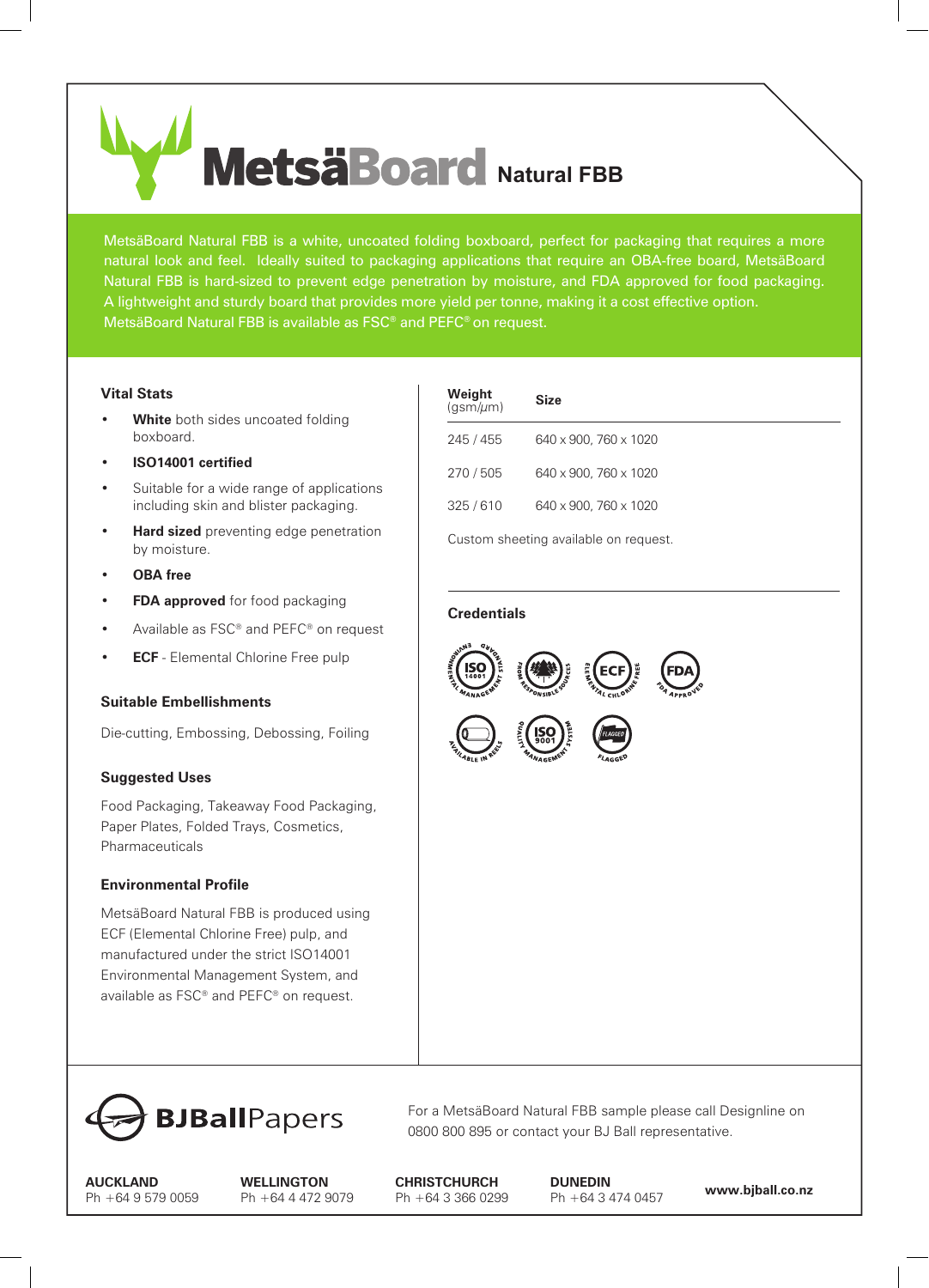